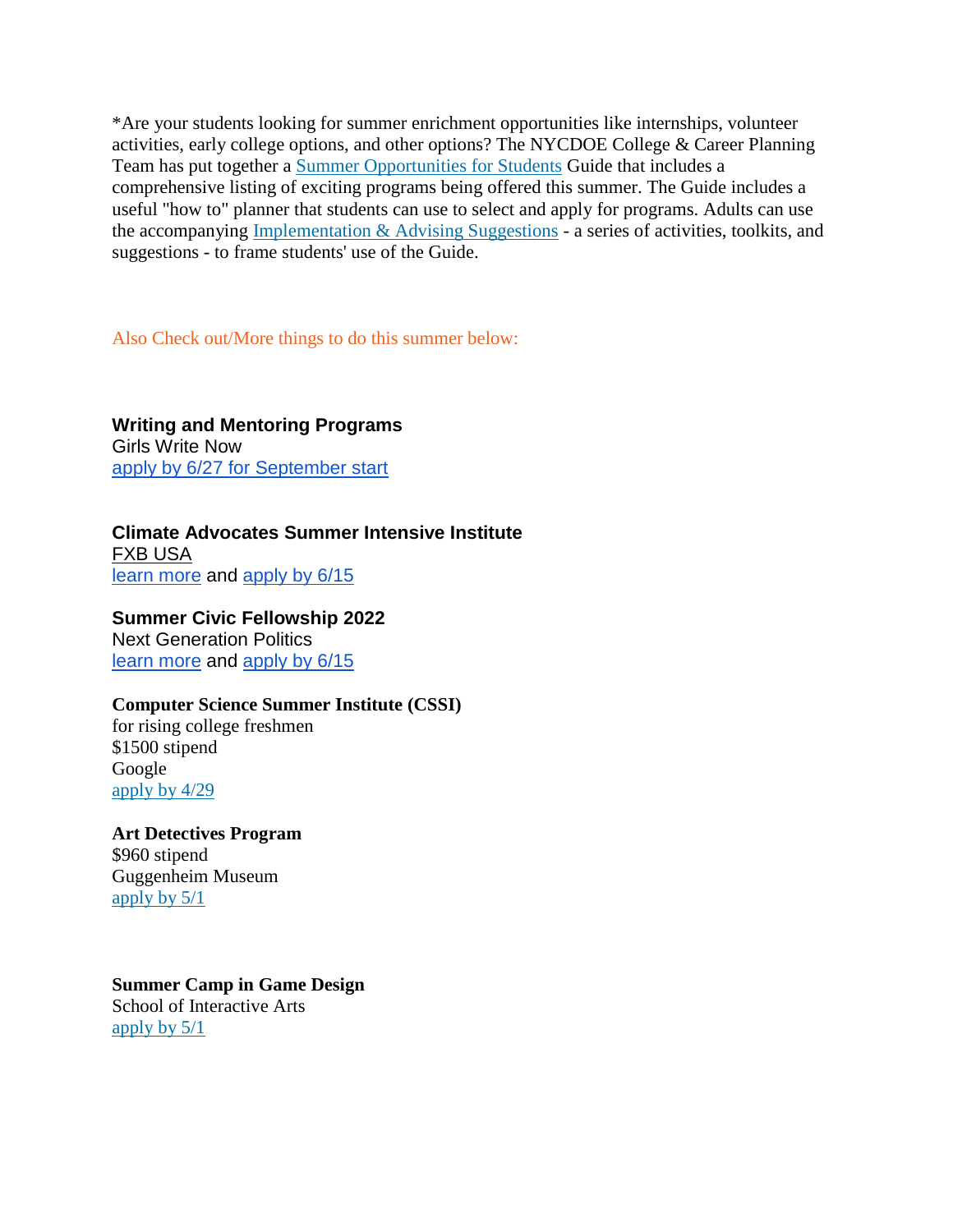### **Tech Scholars: Web Design I & II**

New-York Historical Society Museum & Library apply by  $5/1$ 

# **Summer Design Institute - Media Design** NYC Dept of Eduction & WarnerMedia

apply by 5/12

### **Urban Ecology HS Internships**

Van Cortlandt Park Alliance 2022 Urban Eco-Teen Internship apply by 5/6 2022 Garden 2 Market Internship apply by 5/6

**Scene 1 Theater Intensive** The New Group apply for 7/11-7/29 experience

**Minecraft Education Challenge** NYC DOE submit by  $5/13$ 

# **CS4All Pathfinders Internship Program**

Computer Science for All apply by 5/15

**Scene 1 Theater Intensive** The New Group apply for 7/11-7/29 experience

**Literacy Unbound Summer Institute professional artists teachers worldwide** apply by 6/3